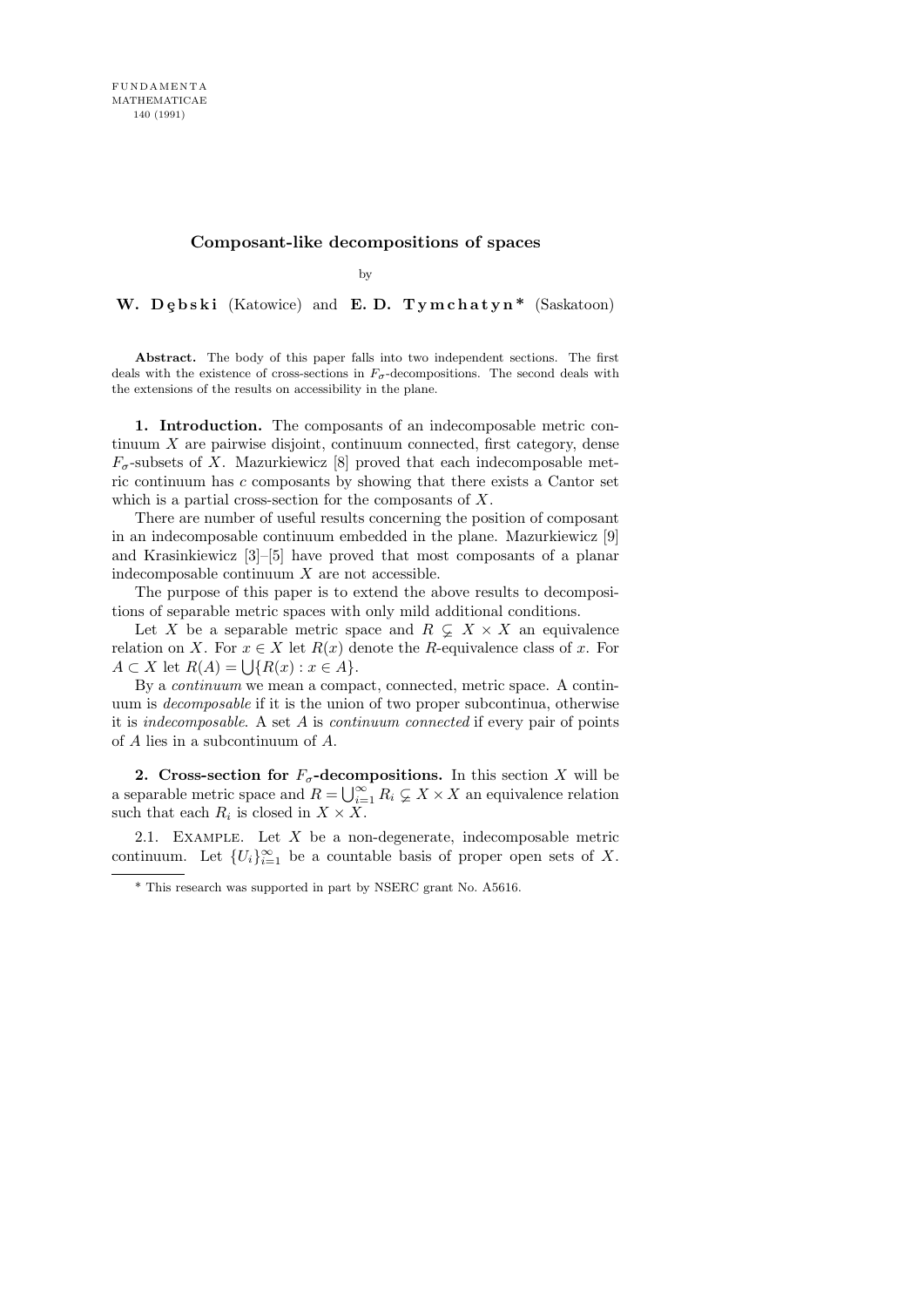Let  $R_i = \{(x, y) \in X \times X : x \text{ and } y \text{ lie in a component of } X - U_i\}$  and  $R = \bigcup_{i=1}^{\infty} R_i$ . If  $x \in X$  then  $R(x)$  is the composant of x, i.e. the union of all proper subcontinua of X which contain x (see [6]). The sets  $R_i$  are closed in  $X \times X$ .

2.2. EXAMPLE. Let  $f: X \times (-\infty, \infty) \to X$  be a flow on a space X and let  $R$  be the equivalence relation on  $X$  whose equivalence classes are the orbits of points of  $X$  under  $f$ . For each positive integer  $i$  let

$$
R_i = \{(x, f(x, t)) : (x, t) \in X \times [-i, i]\}.
$$

Then  $R_i$  is closed and  $R = \bigcup_{i=1}^{\infty} R_i$ .

The results of this section, which are valid for arbitrary separable metric spaces, were first obtained by Cook [1] and by Mazurkiewicz [8] for the case of indecomposable continua.

2.3. PROPOSITION. If  $K$  is a compact subset of a metric separable space X, then  $R(K)$  is an  $F_{\sigma}$ -subset of X.

Proof. Let  $L_i = \{y \in X : (x, y) \in R_i \text{ for some } x \in K\}$ . Let  $y \in R_i$  $Cl(L_i)$  and let  $\{y_n\}_{n=1}^{\infty}$  be a sequence in  $L_i$  converging to y. For each n let  $x_n \in K$  be such that  $(x_n, y_n) \in R_i$ . We may pass to a subsequence by compactness of K, and we may suppose that  ${x_n}_{n=1}^{\infty}$  converges to x in K. Then  $(x, y) \in R_i$  since  $R_i$  is closed in  $X \times X$ . So,  $y \in L_i$  and  $L_i$  is closed. Clearly,  $R(K) = \bigcup_{i=1}^{\infty} L_i$ .

2.4. COROLLARY. If  $X$  is of second category and each  $R$ -equivalence class has empty interior in  $X$  then the set of R-equivalence classes is uncountable.

2.5. COROLLARY. Let each R-equivalence class be dense in X. If  $K =$  $\bigcup_{i=1}^{\infty} F_i$ , where each  $F_i$  is a compact subset of X such that  $R(F_i) \neq X$ , then  $R(K)$  is a first category  $F_{\sigma}$ -set in X.

2.6. THEOREM. Let  $X$  be of second category and let each  $R$ -equivalence class be dense in X. If K is a compact subset of X such that  $R(K) = X$ then there is a non-empty closed subset L of K such that  $Cl(R(x) \cap L) = L$ for each  $x \in X$ .

Proof. Let  $L = \bigcup \{ \text{Cl}(K \cap R(x)) : x \in X \}.$ 

Choose a countable subcover V of the open cover  $\{K - \text{Cl}(K \cap R(x))\}$ :  $x \in X$  of  $K - L$ . The set  $K - \text{Cl}(K \cap R(x))$ ,  $x \in X$ , is  $\sigma$ -compact (being an open subset of the compact set K) and misses  $R(x)$ . By Corollary 2.5,  $R(K - \text{Cl}(K \cap R(x)))$  is a first category  $F_{\sigma}$ -set in X. Hence,  $R(K - L)$ , being equal to  $\bigcup \{ R(V) : V \in \mathcal{V} \}$ , is a first category  $F_{\sigma}$ -set in X. Observe that, since  $R(K) = X$ , the set L is non-empty.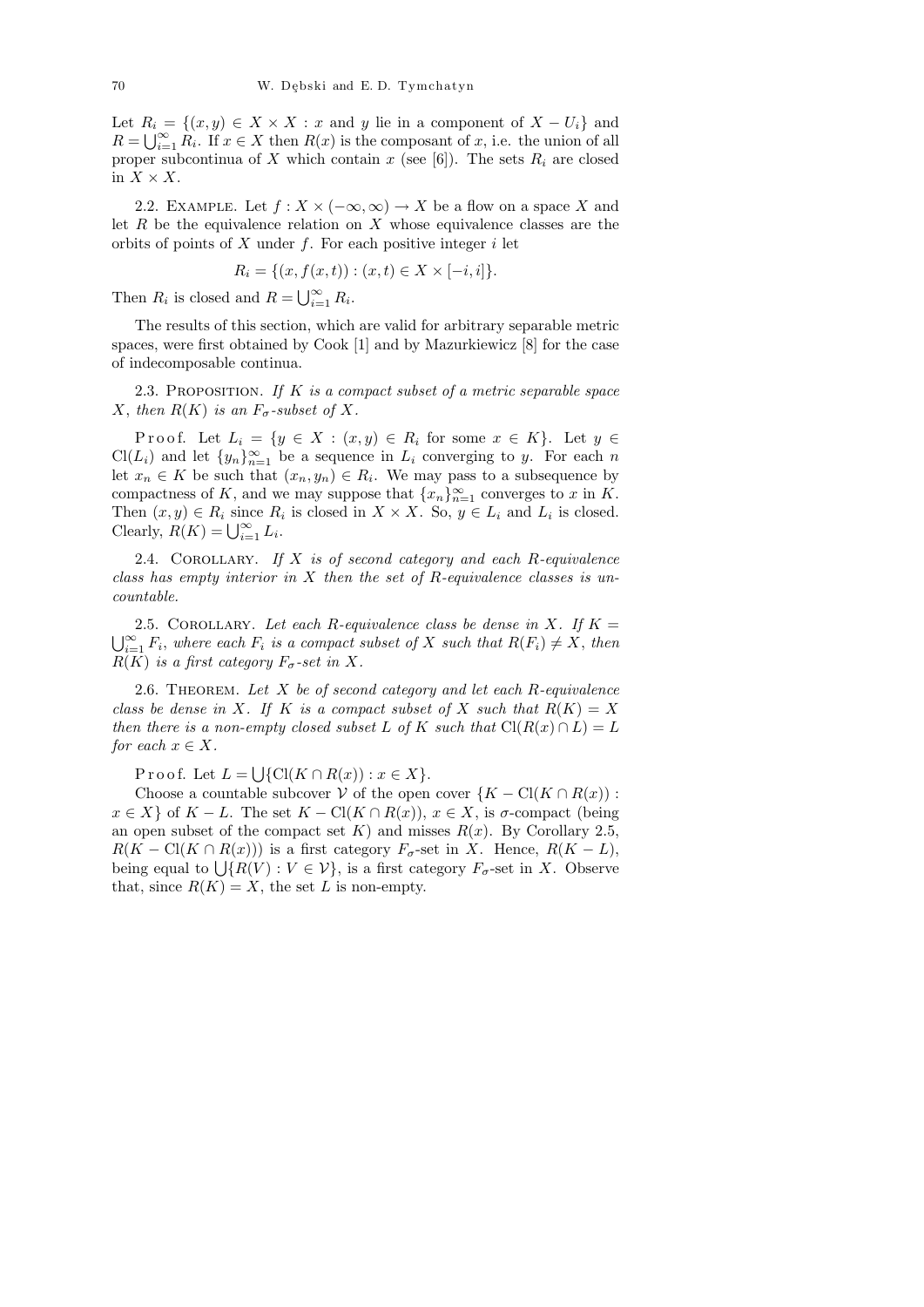It remains to prove the equality  $L = \text{Cl}(R(x) \cap L)$  for each  $x \in X$ . To do this, let  $U$  be an open subset of  $X$  having non-empty intersection with  $L$ . By the definition of L, the set U meets each of the sets  $K \cap R(x)$ . Hence,  $R(U \cap K) = X$  and, in consequence,  $R(U \cap L)$  is of second category, since  $R(K - L)$  is of first category. But  $U \cap L$  is  $\sigma$ -compact. By Corollary 2.5,  $R(U \cap L) = X$ . Hence,  $U \cap L \cap R(x) \neq 0$  for each  $x \in X$ . So  $Cl(L \cap R(x)) = L$ for each  $x \in X$ .

2.7. COROLLARY. Let  $X$  be of second category, let each  $R$ -equivalence class be dense in X and let  $R \neq X \times X$ . Then there do not exist  $\sigma$ -compact subsets of  $X$  which are full cross-sections for the family of  $R$ -equivalence classes.

P r o o f. Suppose K is  $\sigma$ -compact, i.e.  $K = \bigcup_{i=1}^{\infty} F_i$ , where each  $F_i$ is compact, and  $K$  is a full cross-section for the family of  $R$ -equivalence classes. Then, by Corollary 2.5, there exists i such that  $R(F_i) = X$ . But K is a full cross-section, hence,  $K = F_i$ . So K is compact. This contradicts Theorem 2.6, since  $L \subset K$  and  $R(x) \cap L \neq 0$  for all x implies  $L = K$ , but  $Cl(R(x) \cap K) \neq K$ , because  $R(x) \cap K$  is a single point.

2.8. LEMMA. If the set of R-equivalence classes is uncountable then  $X$ contains a non-empty  $G_{\delta}$ -set  $X' = R(X')$  such that each open and nonempty set in  $X'$  meets uncountably many R-equivalence classes.

P r o o f. Let  $\mathcal{U} = \{U : U$  is an open set meeting only countably many R-equivalence classes} and let  $X' = X - R(\bigcup \mathcal{U})$ . Since  $\mathcal{U}$  has a countable subcollection covering  $\bigcup \mathcal{U}$ ,  $\bigcup \mathcal{U}$  meets only countably many R-equivalence classes. So if  $U$  is an open set meeting  $X'$  then  $U$  meets uncountably many R-equivalence classes and, in consequence,  $U \cap X'$  meets uncountably many R-equivalence classes. Clearly, since, by Proposition 2.3, each R-equivalence class is an  $F_{\sigma}$ -set, X' is an  $G_{\delta}$ -set.

2.9. THEOREM (cf. Kuratowski [7]). Suppose X is a topologically complete, separable, metric space and the set of R-equivalence classes is uncountable. Then X contains a Cantor set L such that  $L \cap R(x)$  contains at most one point for each  $x \in X$ .

P roof. By Lemma 2.8, we may suppose that each non-empty open subset of X meets uncountably many R-equivalence classes.

Let  $\varrho$  be a complete metric for X. We construct for each positive integer n a family  $A_n = \{A(d_1, ..., d_n) : d_i \in \{0,1\}, i = 1, ..., n\}$  of disjoint, regularly closed, non-empty subsets of  $X$  such that

- (1)  $A(d_1, ..., d_n) \times A(d'_1, ..., d'_n) \cap R_m = \emptyset$  if  $(d_1, ..., d_n) \neq (d'_1, ..., d'_n)$  and  $m \leq n$ ,
- (2) diameter  $A(d_1, ..., d_n) < 2^{-n}$ ,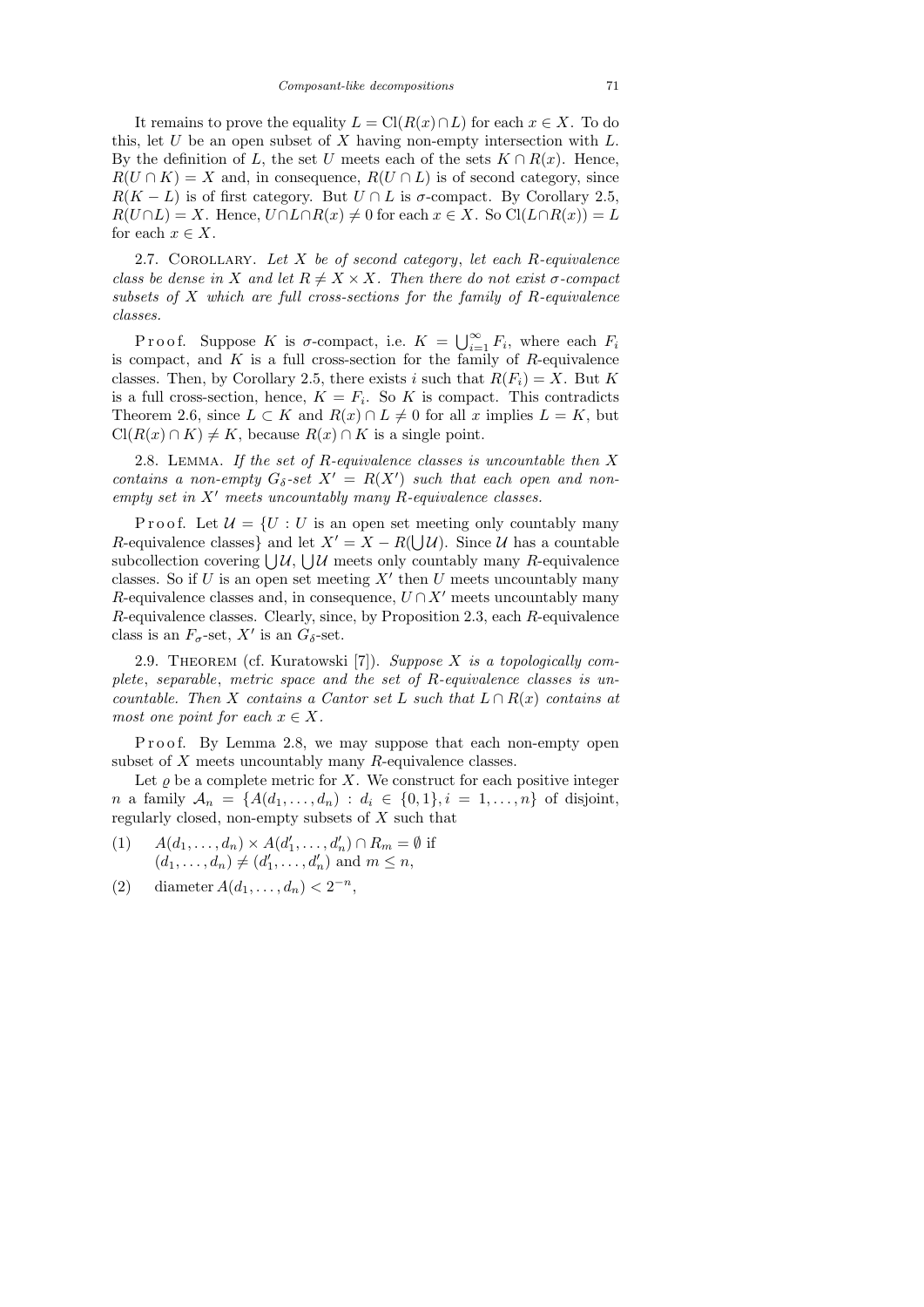(3)  $A(d_1, \ldots, d_n) \subset \text{Int}(A(d_1, \ldots, d_{n-1}))$  for  $n > 1$ .

Choose  $x(0)$  and  $x(1)$  in different R-equivalence classes. Clearly  $(x(0),$  $x(1)$  as well as  $(x(1), x(0))$  do not belong to  $R_1$ . Since  $R_1$  is closed, there exist disjoint regularly closed neighbourhoods  $A(0)$  of  $x(0)$  and  $A(1)$  of  $x(1)$ satisfying (1) and (2). Let  $A_1 = \{A(0), A(1)\}.$ 

Suppose  $A, \ldots, A_n$  have been defined. Choose points  $x(d_1, \ldots, d_{n+1})$ in different R-equivalence classes such that  $x(d_1, \ldots, d_{n+1}) \in \text{Int}(A(d_1, \ldots, d_n))$  $\dots, d_n$ ). This is possible since each set  $Int(A(d_1, \dots, d_n))$  meets infinitely many R-equivalence classes. Clearly,  $(x(d_1, \ldots, d_{n+1}), x(d'_1, \ldots, d'_{n+1}))$  does not belong to  $R_m$  for any m if  $(d_1, \ldots, d_{n+1}) \neq (d'_1, \ldots, d'_{n+1})$ . Since  $R_m$  is closed there exist disjoint regularly closed neighbourhoods  $A(d_1, \ldots, d_{n+1})$ of  $x(d_1, \ldots, d_{n+1})$  satisfying (1)–(3). Let  $\mathcal{A}_{n+1} = \{A(d_1, \ldots, d_{n+1}) : d_i \in$  $\{0, 1\}, i = 1, \ldots, n + 1\}.$ 

By induction, the family  $\{\mathcal{A}_n\}_{n=1}^{\infty}$  is defined. Let  $L = \bigcap_{n=1}^{\infty} (\bigcup \mathcal{A}_n)$ . Since X is complete, L is a Cantor set. Since  $R = \bigcup_{i=1}^{\infty} R_i$ , the assumption that x and y are points of L lying in one R-equivalence class implies that  $x$ and y are in the same element of  $\mathcal{A}_n$  for large n. Hence,  $x = y$ .

2.10. COROLLARY. Suppose  $X$  is a topologically complete, separable metric space such that the set of  $R$ -equivalence classes is uncountable. Then the set of R-equivalence classes has cardinality c.

2.11. COROLLARY. Suppose  $X$  is a topologically complete metric space and each R-equivalence class is a proper, dense set in  $X$ . Then the set of R-equivalence classes has cardinality c.

3. External R-equivalence classes in the plane. Throughout this section X will be a subset of the 2-sphere  $S^2$  and R will be an equivalence relation on X such that each R-equivalence class is continuum connected. The results of this section were proved by Krasinkiewicz for the case of indecomposable continua in the plane.

We say  $R(x)$  is an *external* R-equivalence class if there exists a continuum  $L \subset S^2$  with  $L \cap R(x) \neq \emptyset$ ,  $L \not\subset \mathrm{Cl}(X)$  and  $L \cap R(y) = \emptyset$  for some  $y \in X$ . If  $R(x)$  is not external then it is said to be *internal*.

The following lemma for separable spaces is well known and easy to prove (Whyburn [12], p. 43, Th. (1.5)).

3.1. Lemma. Let A be an uncountable family of disjoint closed connected sets in a connected space  $Y$  such that each of them disconnects  $Y$ . Then there exists  $A, B, C \in \mathcal{A}$  such that A separates B from C in Y.

The following lemma is based on one in [9].

3.2. LEMMA. Let  $K \subset S^2$  be a continuum and let U and V be disjoint open discs meeting K such that  $U \cap K$  is contained in no component of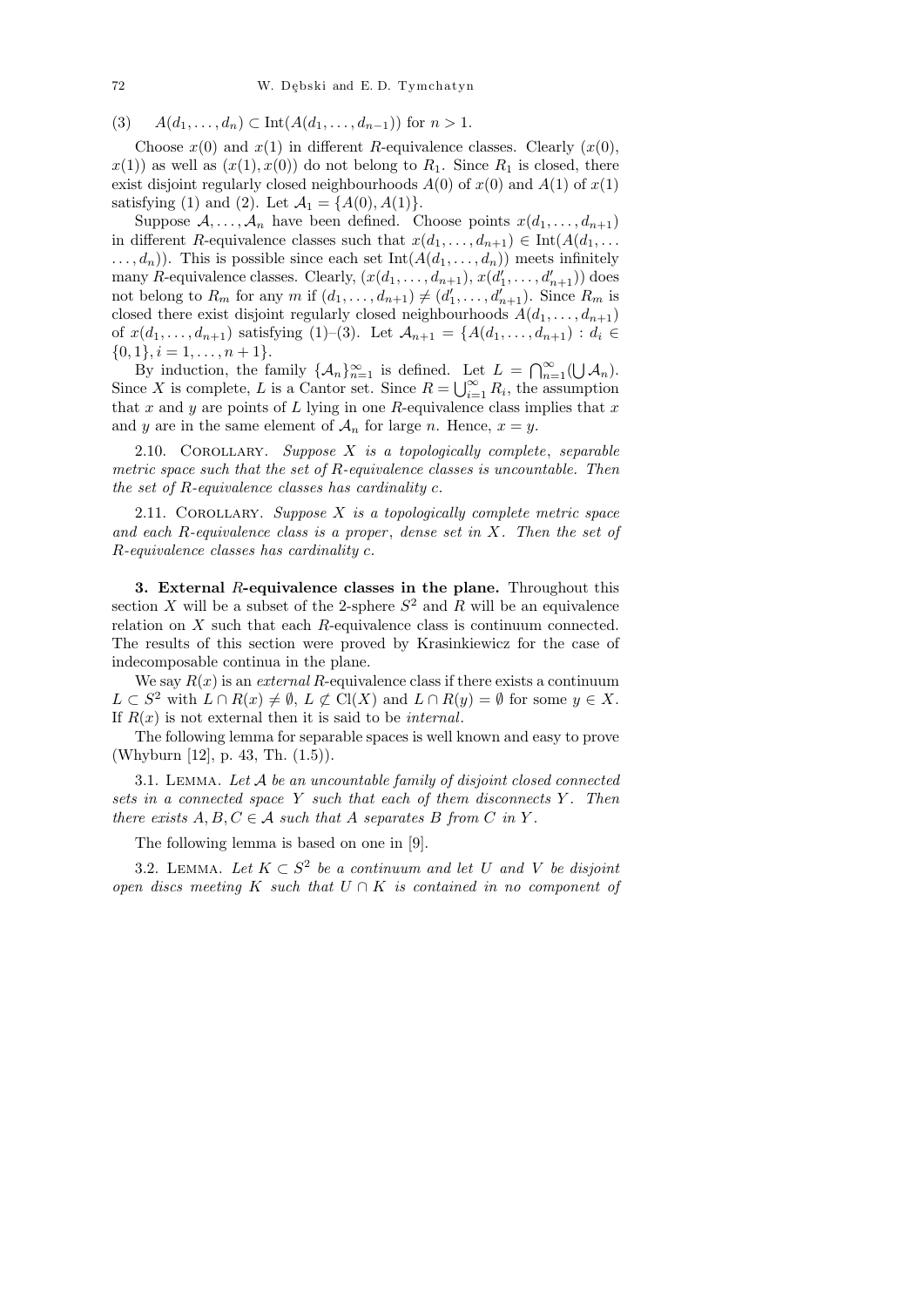$K - V$ . Then there exists a continuum in  $K - U$  which disconnects  $S^2 - U$ and meets V .

P r o o f. Let  $K - V = P \cup Q$ , where P and Q are disjoint closed sets which both meet U. Let  $F = P \cap Bd(U)$  and  $G = Q \cap Bd(U)$ . Since K is a continuum, both sets  $F$  and  $G$  are non-empty and there exists a component C of  $K - (F \cup G)$  such that  $F \cap \text{Cl}(C) \neq \emptyset \neq G \cap \text{Cl}(C)$ . Since  $C \not\subset U$ , we have  $C \subset K - \text{Cl}(U)$ . Let  $p \in F \cap \text{Cl}(C)$  and  $q \in G \cap \text{Cl}(C)$  and let L be a continuum in  $Cl(C)$  irreducible from p to q. Since p and q lie in different components of  $K - V$ , the continuum L meets V. By a theorem of Janiszewski [6,  $\S 61$ , Th. 2] the continuum L disconnects  $S^2 - U$ .

3.3. LEMMA. Let  $X \subset S^2$  and let  $R \subsetneq X \times X$  be an equivalence relation on X such that each R-equivalence class is continuum connected. For all but countably many R-equivalence classes  $R(x)$  and for all open disjoint discs U and V which meet X, if  $U \cap R(x)$  is contained in no continuum component of  $R(x) - V$  then there exists a continuum  $K \subset R(x) - U$  such that K separates two points of  $V \cap X$  in  $S^2 - U$ .

P r o o f. Consider the family  $\{U_1, U_2, \ldots\}$  of all open discs the centres of which lie in a certain countable dense subset of  $S<sup>2</sup>$  and whose diameters are rational.

Let  $U_n$  and  $U_m$  be disjoint discs meeting X. We shall show first that for all but countably many R-equivalence classes  $R(x)$ , if  $K \subset R(x) - U_n$  is a continuum disconnecting  $S^2 - U_n$  and meeting  $U_m$  then K separates two points of  $U_m \cap X$  in  $S^2 - U_n$ .

Suppose to the contrary that there exists an uncountable family  $K$  of subcontinua of  $S^2 - U_n$ , disconnecting  $S^2 - U_n$  and meeting the set  $U_m \cap X$ but separating no two points of this set in  $S^2 - U_n$  and such that any two elements of  $K$  are contained in different R-equivalence classes. By Lemma 3.1, there exist  $L, M, N \in \mathcal{K}$  such that L separates M from N in  $S^2 - U_n$ . Since M and N meet  $U_m \cap X$ , L separates two points of  $U_m \cap X$  in  $S^2 - U_n$ , which is a contradiction.

So, for all but countably many R-equivalence classes  $R(x)$  and for any two disjoint discs  $U_n$  and  $U_m$  meeting X, if  $K \subset R(x) - U_n$  is a continuum disconnecting  $S^2 - U_n$  and meeting  $U_m \cap X$  then K separates two points of  $U_m \cap X$  in  $S^2 - U_n$ .

Now, let  $R(x)$  be an R-equivalence class as above. Let U and V be disjoint open discs meeting X such that  $U \cap X$  is contained in no continuum component of  $R(x) - V$ . Let  $a, b \in U \cap X$  be points lying in different continuum components of  $R(x) - V$ . Let n be a positive integer such that  $a, b \in U_n \subset U$ . Such an n exists since the diameters of  $U_n$  run over all positive rationals and their centres run over a dense subset of  $S^2$ . Let  $K \subset R(x)$  be a continuum joining a and b. Then a and b lie in different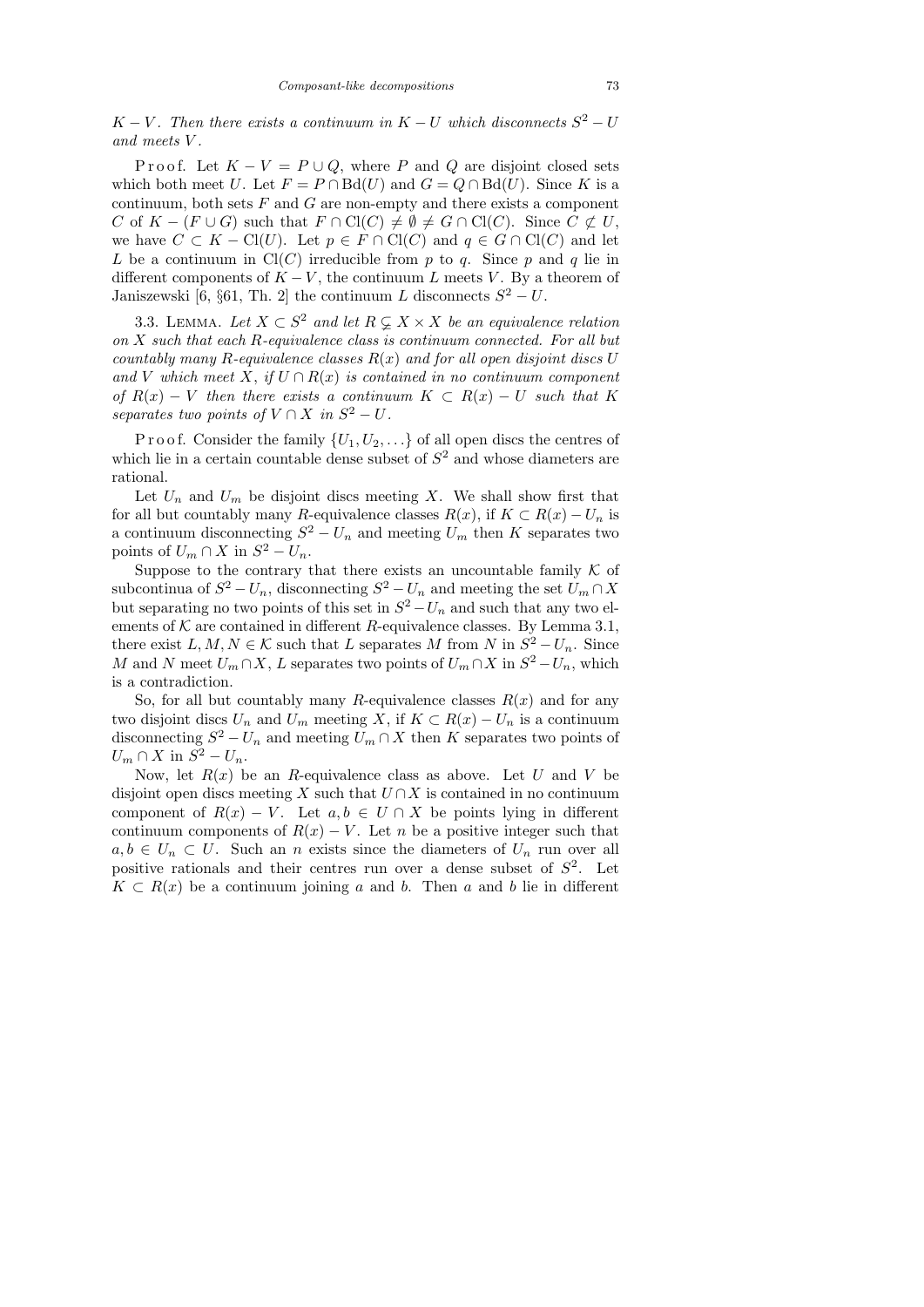components of  $K - V$ . By Lemma 3.2, there exists a continuum  $L \subset K - U_n$ which disconnects  $S^2 - U_n$  and meets V. Let m be a positive integer such that  $U_m \subset V$  and  $U_m \cap L \neq \emptyset$ . Hence, by the choice of  $R(x)$ , L separates two points of  $U_m \cap X$  in  $S^2 - U_n$ . So, the continuum L separates two points of  $V \cap X$  in  $S^2 - U_n$ . Hence the compact set  $L - U$  separates two points of  $V \cap X$  in  $S^2 - U$ . Then a component of  $L - U$  separates two points of  $V \cap X$  in  $S^2 - U$ , since  $S^2$  is locally connected and unicoherent (see [6]).

3.4. THEOREM. Let  $A, B, C$  and D be continua in  $S^2$  such that  $A \cap B = \emptyset$ and  $C \cap D = \emptyset$ . If  $A \cap C$  is contained in a component of  $S^2 - (B \cap D)$  then  $B \cap D$  is contained in a component of  $S^2 - (A \cup C)$ .

P r o o f. Since the sphere is locally arcwise connected we may assume that  $A \cap C$  is connected. Since neither A nor C separates two points of  $B \cap D$  neither does  $A \cup C$  by the first theorem of Janiszewski [6], p. 507, Th. 7.

3.5. LEMMA. Let  $X \subset S^2$  and  $R \subseteq X \times X$  be an equivalence relation on X such that each R-equivalence class is continuum connected. Let P be a non-empty open set in  $X$  such that each R-equivalence class is of first category and dense in P, and such that for uncountably many R-equivalence classes  $R(x)$  and for each open non-empty subset U of P each continuum component of  $R(x) - U$  has empty interior with respect to  $R(x) \cap P$ . Then the union  $E$  of external R-equivalence classes of  $X$  is of first category in  $P$ . Moreover, E is an  $F_{\sigma}$ -set if P is of second category.

P r o o f. Let  $\{U_1, U_2, \ldots\}$  be a basis of open discs for the topology on  $S^2$ . If i and k are positive integers such that  $U_i \cap P \neq \emptyset$ ,  $U_i \cap X \subset P$ ,  $Cl(U_k) \cap Cl(X) = \emptyset$  and  $U_i \cap U_k = \emptyset$ , then define  $L_{i,k}$  to be the union of sets  $L \cap X$ , where L runs over all those subcontinua of  $S^2 - U_i$  such that  $L \cap \mathrm{Cl}(U_k) \neq \emptyset$  and  $R(L \cap X) \neq X$ . If i and k do not satisfy the above-mentioned conditions, define  $L_{i,k}$  to be the empty set.

Clearly,  $L_{i,k} \subset E$  for all i and k. Now, let  $R(x)$  be an external R-equivalence class of X and let L be a continuum in  $S^2$  such that  $L \cap R(x) \neq$  $\emptyset$ ,  $L \not\subset \mathrm{Cl}(X)$  and  $R(L \cap X) \neq X$ . Let K be a continuum in  $R(x)$  such that  $x \in K$  and  $K \cap L \neq \emptyset$ . Since  $L \not\subset \mathrm{Cl}(X)$ , there exists  $y \in L - \mathrm{Cl}(X)$ . Since  $P \not\subset R(L \cap X)$ , there exists  $z \in P - R(L \cap X)$ . Clearly,  $z \notin K$ . Since L and K are closed, there exist positive integers i and k such that  $z \in U_i$ ,  $y \in U_k$ ,  $U_i \cap X \subset P$ ,  $U_i \cap (K \cup L) = \emptyset$ ,  $\text{Cl}(U_k) \cap \text{Cl}(X) = \emptyset$  and  $U_i \cap U_k = \emptyset$ . Then  $x \in (K \cup L) \cap X \subset L_{i,k}$ . So,  $E = \bigcup_{i,k=1}^{\infty} L_{i,k}$ .

To prove that E is of first category in P, it suffices to prove that  $L_{i,k}$  is nowhere dense in P. Assume  $L_{i,k} \neq \emptyset$ .

Let U be an open disc such that  $Cl(U) \subset U_i$  and  $U \cap P \neq \emptyset$ . Let V be an open disc such that  $V \cap P \neq \emptyset$ ,  $V \cap X \subset P$ ,  $V \cap U = \emptyset$  and  $V \cap U_k = \emptyset$ .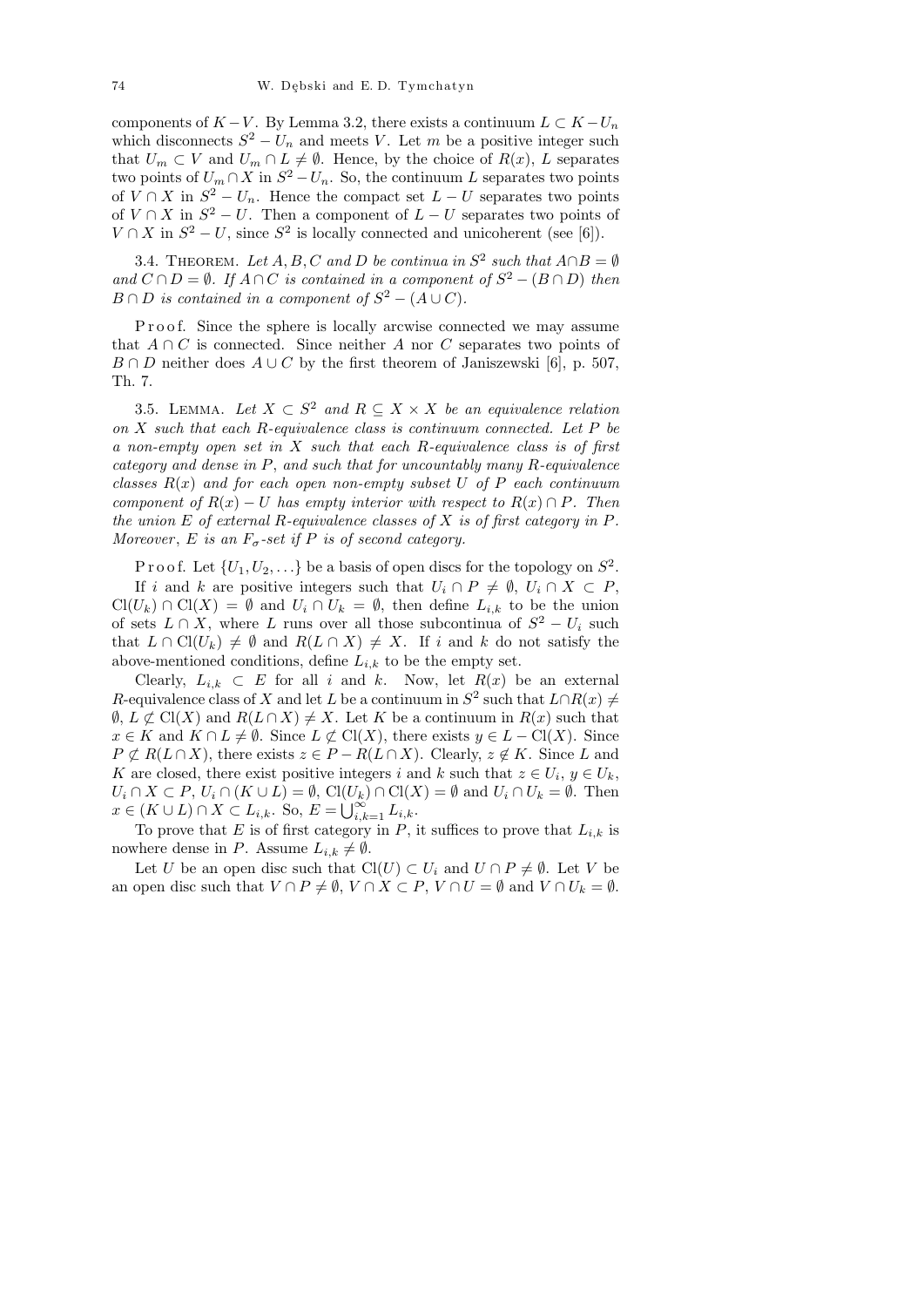We shall show that  $V \cap X$  is not contained in Cl( $L_{i,k}$ ).

Let  $R(x)$  be an R-equivalence class guaranteed by Lemma 3.3 and let  $K \subset R(x) - U$  be a continuum which separates two points of  $V \cap P$  in  $S^2 - U$ . Let  $x_1$  be a point of  $V \cap P$  which K separates in  $S^2 - U$  from  $U_k$  and let W be an open disc such that  $x_1 \in W \subset V - K$ . By Lemma 3.3, there exist  $y \in X - R(x)$  and a continuum  $L \subset R(y) - U$  which separates two points of  $W \cap P$  in  $S^2 - U$ . Let  $x_2$  be a point of  $W \cap P$  which L separates in  $S^2 - U$ from  $U_k$  and let G be an open disc such that  $x_2 \in G \subset W - L$ . Then there exists a continuum  $M \subset R(x) - U$  which separates two points of  $G \cap P$  in  $S^2 - U$ ; clearly, L separates M from K in  $S^2 - U$ . Let  $x_3$  be a point of  $G \cap P$  which M separates in  $S^2 - U$  from  $U_k$  and let C be a component of  $(S^2 - U) - M$  to which  $x_3$  belongs. It suffices to prove that  $C \cap L_{i,k} = \emptyset$ .

Suppose I is a continuum in  $S^2 - U$  joining Cl(U<sub>k</sub>) and  $C \cap X$  such that  $R(I \cap X) \neq X$ . Clearly I meets K, L and M. Let  $z \in X - R(I \cap X)$ . Then  $R(z) \neq R(x)$ . Let J be a continuum contained in  $R(x)$  and containing both continua K and M. Hence,  $J \cap I$  has points in two components of  $S^2 - (L \cup \text{Cl}(U))$ . By Theorem 3.4,  $L \cap \text{Cl}(U)$  has points in two components of  $S^2 - (I \cup J)$ . Since  $R(z)$  is dense in P it has points in two components of  $S^2 - (I \cup J)$  also. But  $R(z)$  is connected and disjoint from  $I \cup J$ , which is a contradiction. Hence,  $L_{i,k}$  is nowhere dense in P and E is of first category in P.

Now, assume that P is of second category. To prove E is an  $F_{\sigma}$ -set it suffices to prove  $L_{i,k}$  is closed. Let  $x \in \text{Cl}(L_{i,k})$ . Let  $\{x_n\}_{n=1}^{\infty}$  be a sequence in  $L_{i,k}$  which converges to  $x \in X$ . For each n let  $L_n \subset S^2 - U_i$ be a continuum such that  $x_n \in L_n$ ,  $L_n \cap \text{Cl}(U_k) \neq \emptyset$  and  $R(L_n \cap X) \neq$ X. The sequence  $L_n$  has a convergent subsequence with respect to the Hausdorff metric. We may suppose  $L_n$  is such a subsequence. It converges to a continuum  $L \subset S^2 - U_i$ . Then  $x \in L$  and  $L \cap \mathrm{Cl}(U_k) \neq \emptyset$ .

It remains to prove that L misses some R-equivalence class. Let  $y \in$  $U_i$  such that  $R(y)$  is an internal equivalence class and  $R(y)$  satisfies the conclusion of Lemma 3.3. Let  $\{U_{n_j}\}_{j=1}^{\infty}$  be the basic neighbourhoods of y such that each  $U_{n_j} \subset U_i$ . Just suppose L meets  $R(y)$ .

For each  $R(z) \neq R(y)$  and for each positive integer j let  $A(z, j)$  be the union of the continua in  $R(z) - U_{n_j}$  which meet L. Let  $Q_j =$  $\bigcup_{z \in X-R(y)} A(z,j)$ . Then  $X - R(y) = \bigcup_{j=1}^{\infty} Q_j$ .

Since  $X - R(y)$  is of second category in X, there exists an integer m and a basic neighbourhood  $U_r \subset \mathrm{Cl}(U_r) \subset S^2 - \mathrm{Cl}(U_{n_m})$  such that  $Q_m$  is dense in  $U_r \cap X \neq \emptyset$  and  $U_r \cap X \subset P$ .

By Lemma 3.3 there is a continuum  $B \subset R(y) - U_{n_m}$  such that B separates two points of  $U_r \cap X$  in  $S^2 - U_{n_m}$ . Since  $Q_m$  is dense  $U_r \cap X$ , B separates two points a and b of  $Q_m$  in  $S^2 - U_{n_m}$ . By the definition of  $A(a, m)$  there is a continuum  $K_a$  in  $R(a) - U_{n_m}$  from a to L and there is a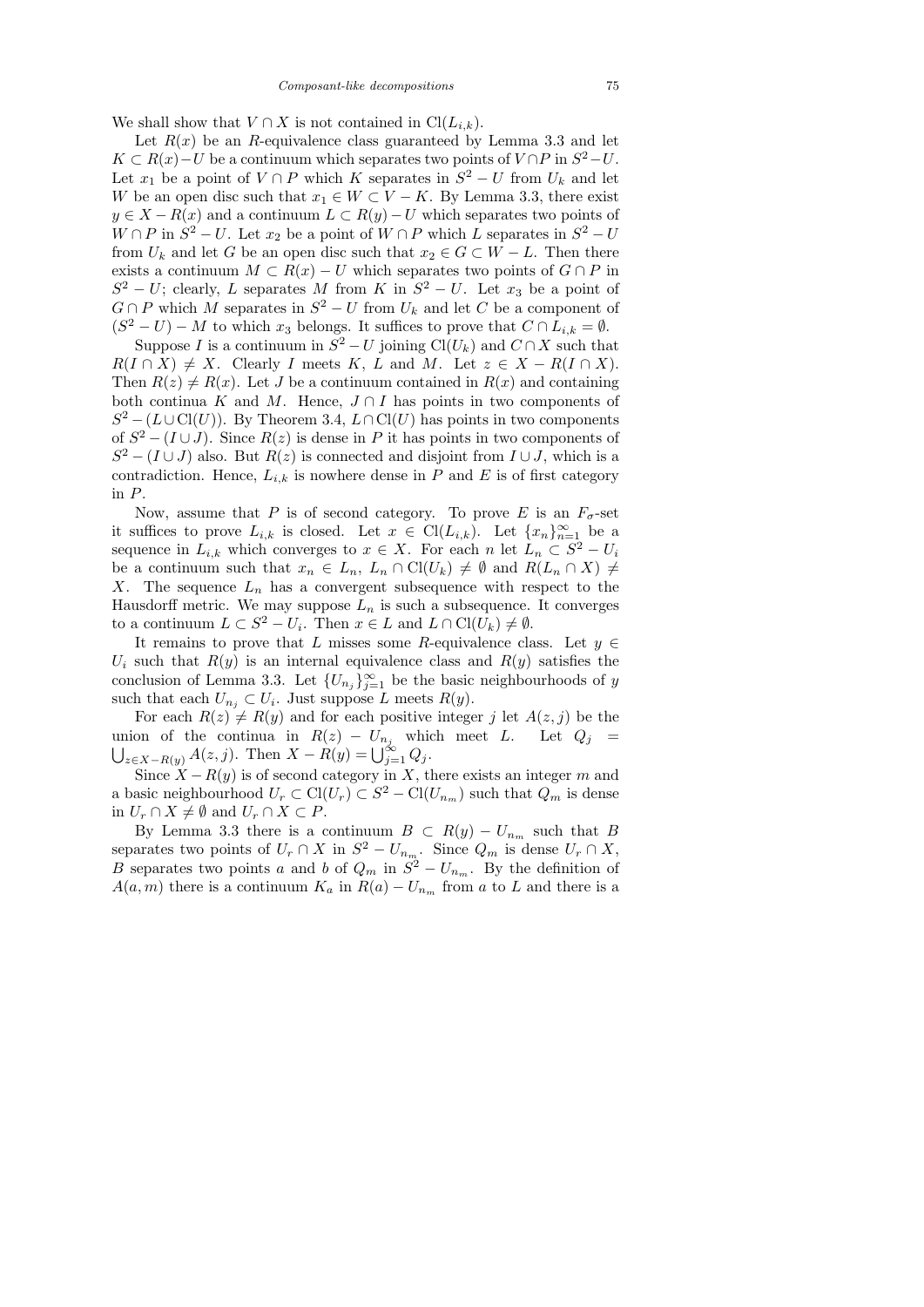continuum  $K_b$  in  $R(b) - U_{n_m}$  from b to L. Since  $K_a$  and  $K_b$  miss B, it follows that B separates two points of L in  $S^2 - U_{n_m}$ . Since the sequence  $\{L_n\}_{n=1}^{\infty}$ converges to  $L$ , there is a positive integer  $p$  such that  $B$  separates two points of  $L_p$  in  $S^2 - U_{n_m}$ . This is a contradiction since  $L_p$  misses every internal  $R$ -equivalence class of  $X$ . Thus,  $L$  misses each internal  $R$ -equivalence class,  $x \in L_{i,k}$  and  $L_{i,k}$  is closed.

3.6. THEOREM. Let  $X \subset S^2$  and let  $R \subsetneq X \times X$  be an equivalence relation on X such that each R-equivalence class  $R(x)$  is a continuum connected first category set in  $X$ , and for each open non-empty set  $U$  in  $X$  each continuum component of  $R(x) - U$  has empty interior in  $R(x)$ . Then the union E of external R-equivalence classes of X is a first category set in X. Moreover, E is an  $F_{\sigma}$ -set in X if X is of second category.

P r o o f. We can restrict our considerations to the case in which the set of R-equivalence classes is uncountable since otherwise the theorem is obvious. Let P be X in Lemma 3.5. It suffices to prove that each  $R(x)$  is dense in X. But if  $U \subset X$  is open and non-empty then each continuum component of  $R(x) - U$  has empty interior in  $R(x)$ . Hence,  $R(x) \cap U \neq \emptyset$ .

A point  $y$  of a set  $Y$  is said to be a *terminal point* if for each pair of continua K and L in Y with  $y \in K \cap L$  we have either  $K \subset L$  or  $L \subset K$ .

3.7. Lemma. Let U and V be disjoint open non-empty sets in the continuum connected space Y such that for each continuum K in Y,  $U-K \neq$  $\emptyset$  and  $V - K \neq \emptyset$ . Suppose  $y \in Y - (U \cup V)$  is a terminal point of Y. Then U is contained in no continuum component of  $Y - V$ .

P roof. Let  $a \in U$  and let A be a continuum joining a and y. Let  $b \in V - A$  and let B be a continuum joining b and y. Then  $A \subset B$  since  $b \in B - A$  and y is a terminal point in Y. Let  $c \in U - B$ . Now, let C be any continuum joining a and c. Then  $A \cup C$  is a continuum joining c and y. So  $B \subset A \cup C$ . Since  $b \in B - A \subset C$ , C meets the set V. Hence, a and c are two points of U which lie in different continuum components of  $Y - V$ .

A continuum K is said to be a *triod* if  $K-L$  has at least three components for some subcontinuum  $L$  of  $K$ . It is a well-known theorem of Moore (cf. [10]) that the 2-sphere does not contain an uncountable collection of pairwise disjoint triods.

3.8. THEOREM. Let  $X \subset S^2$  be such that each non-empty open subset of X is of second category. Let  $R \subsetneq X \times X$  be an equivalence relation on X such that each R-equivalence class is continuum connected, of first category and dense in  $X$ . Then the union of external R-equivalence classes of  $X$  is a first category  $F_{\sigma}$ -set in X.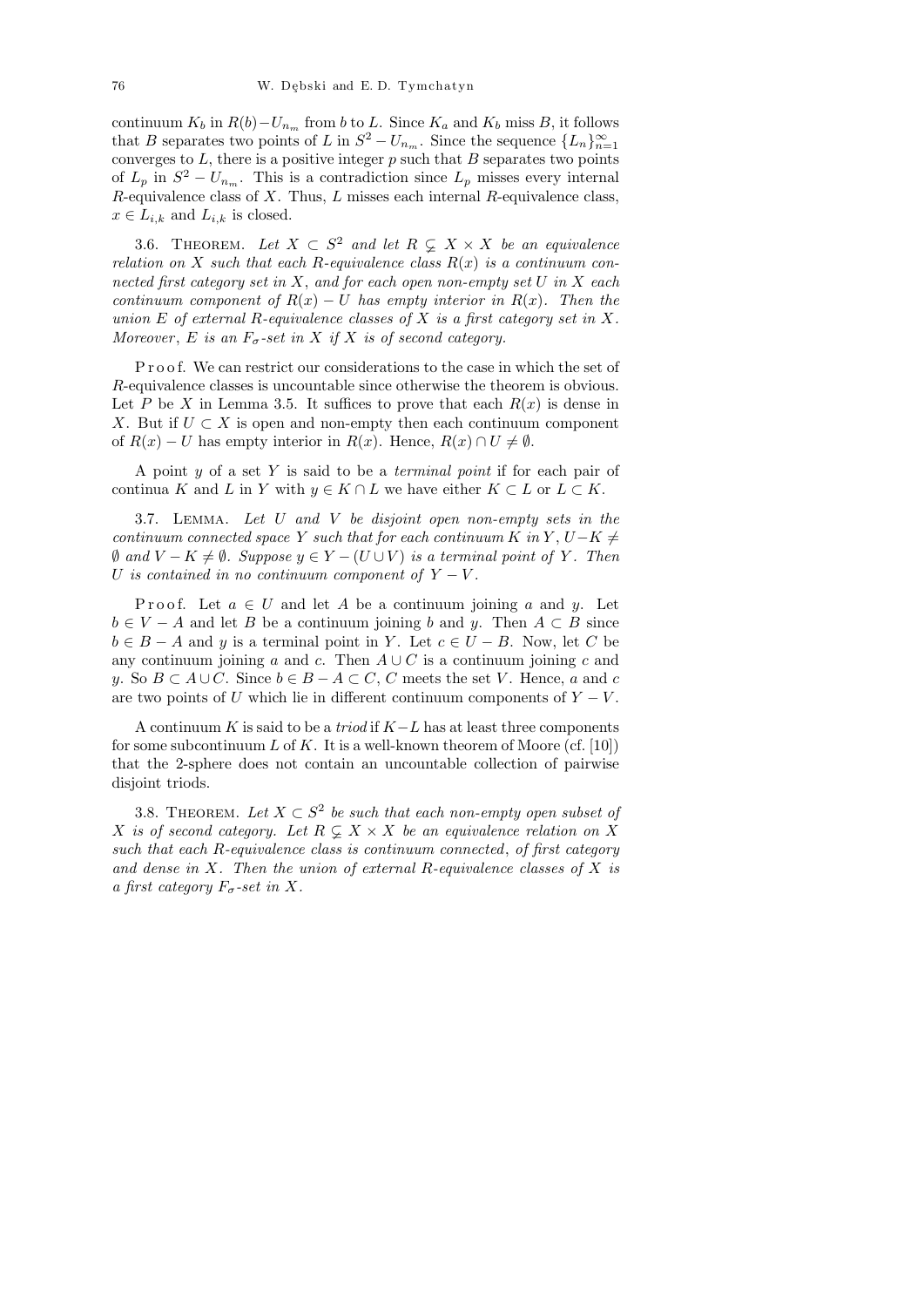P r o o f. By Theorem 3.6 it suffices to prove that for each open, nonempty set U in X and each R-equivalence class  $R(x)$  each continuum component of  $R(x) - U$  has empty interior in  $R(x)$ .

Just suppose there exist disjoint discs  $U$  and  $V$  each of which meets  $X$ and there exists an R-equivalence class  $R(x)$  such that  $R(x) \cap V$  is contained in a continuum component of  $R(x) - U$ . If  $y \in X - R(x)$  then no continuum  $K \subset R(y) - U$  separates some two points of  $X \cap V$  in  $S^2 - U$ ; otherwise, since  $R(x)$  is dense in X, the continuum K would separate some two points of  $R(x) \cap V$  in  $S^2 - U$  and such two points would lie in different continuum components of  $R(x) - U$ . Hence, by Lemma 3.3, for all but countably many R-equivalence classes  $R(y)$ ,  $V \cap R(y)$  is contained in a continuum component of  $R(y) - U$ .

Let  $X' = \{y \in X-U : R(y) \cap V \text{ is contained in the continuum component}\}$ of y in  $R(y) - U$ . Let  $R' = R|X' \times X'$ . Then each R'-equivalence class is continuum connected, dense in  $V \cap X'$  and of first category in  $V \cap X'$ . Also  $V \cap X'$  is of second category, since  $V - X'$  is contained in the sum of countably many  $R$ -equivalence classes. Each  $R'$ -equivalence class is external since it meets the boundary of the disc  $U$  which is disjoint from  $X'$ .

We shall show that in uncountably many  $R'$ -equivalence classes there exist terminal points outside of V. If  $a \in R'(y) \cap B_d(U)$  is not a terminal point then there exist continua K and L contained in  $R'(y)$  such that  $K \not\subset L$ ,  $L \not\subset K$  and  $a \in K \cap L$ . Let M be the interval joining the point a and the middle point in the radius of U beginning at the point a. The union  $K \cup L \cup M$ is a triod. Such triods for different  $R'$ -equivalence classes are disjoint. Since on the plane each family of disjoint triods is countable, for all but countably many  $R'$ -equivalence classes, and in consequence for uncountably many R'-equivalence classes  $R'(x)$ , there exists a terminal point of  $R'(x)$  in  $Bd(U)$ .

Observe that if K is a continuum in an R'-equivalence class  $R'(y)$  then the interior of K in  $R'(y)$  is disjoint from V; otherwise, since  $R'(y)$  is dense in  $V \cap X'$ , K and hence  $R'(y)$  would have interior in  $V \cap X'$ , which would contradict the fact that each  $R'$ -equivalence class is dense in  $V \cap X'$ .

Taking X' in place of X,  $V \cap X'$  in place of P and R' in place of R we see, using Lemma 3.7, that the assumptions of Lemma 3.5 are satisfied. Hence, the sum of  $R'$ -equivalence classes, i.e. the set  $X'$ , is of first category, which is a contradiction.

## References

- [1] H. Cook, Subsets of indecomposable continua, Colloq. Math. 13 (1964), 37–43.
- [2] W. Dębski and E. D. Tymchatyn, External equivalence in decompositions of spaces, Proc. Amer. Math. Soc. 100 (1987), 781–784.